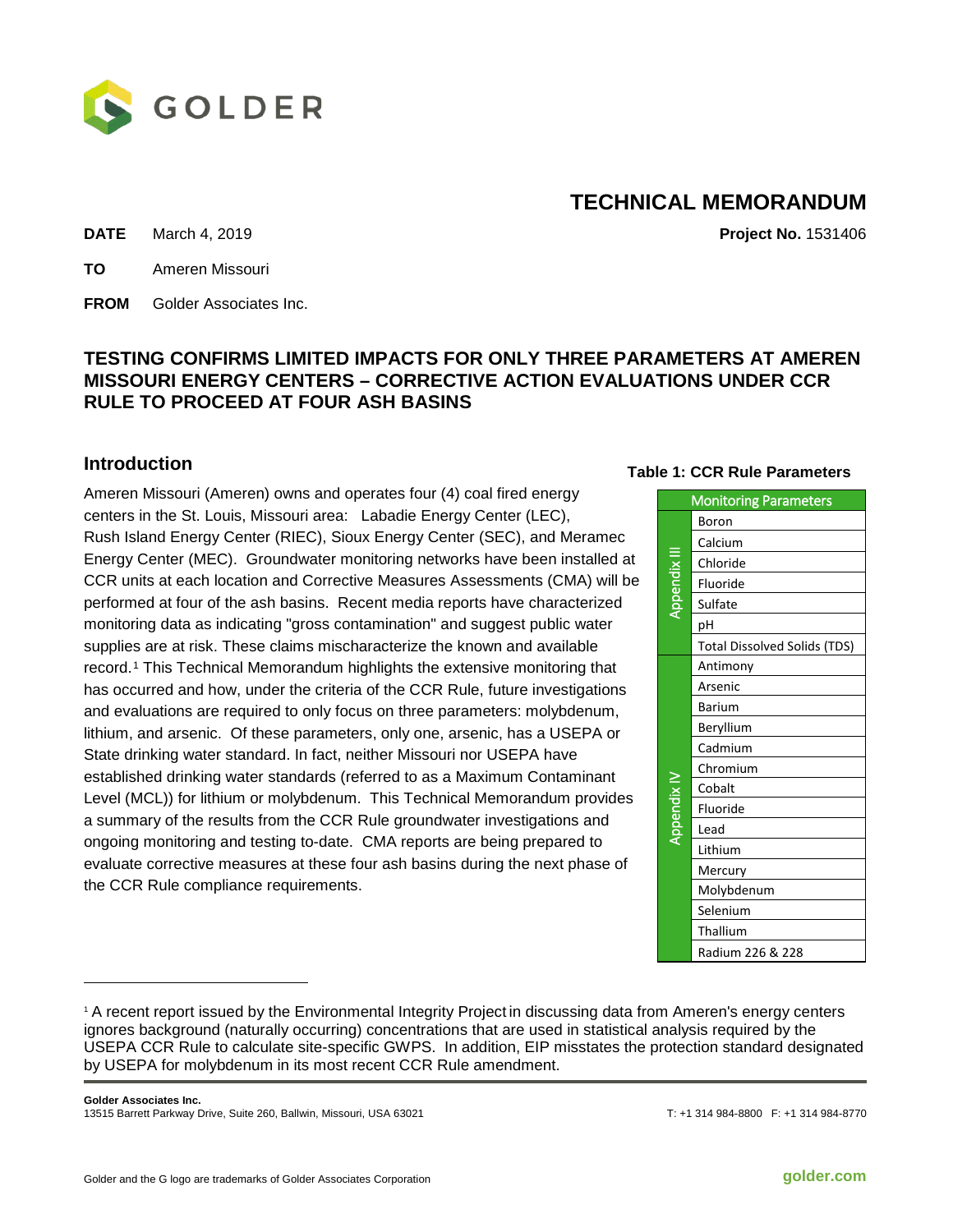#### **Review of CCR Rule Requirements**

Groundwater monitoring under the CCR Rule program occurs through a phased approach to allow for a graduated response and evaluation of next steps. (See *USEPA Frequent questions about the 2015 Coal Ash Disposal Rule*).

- During the baseline phase, Ameren installed upgradient and downgradient wells at each Energy Center and collected eight (8) rounds of groundwater samples from each of the monitoring wells. The CCR Rule requires that monitoring wells be installed at locations that are as close as possible to the boundary of the ash basins intended to detect groundwater impacts near the source. *These monitoring well locations are not intended to and do not represent public health exposure points.* For the baseline phase, all twentytwo Appendix III and Appendix IV parameters (**Table 1**) were sampled to build the required database needed for statistical analysis for evaluating naturally occurring conditions and calculating site-specific standards.
- During the Detection Monitoring phase of the CCR Rule, Ameren collected Appendix III parameters (**Table 1**) according to the CCR Rule requirements. These sampling results were then compared to background, or natural groundwater values, in order to determine if concentrations near the base of the ash basins are present at a level above the CCR Rule levels. Values above this level are called Statistically Significant Increases (SSI) and are evaluated using statistical protocols outlined in USEPA's 2009 "*Statistical Analysis of Groundwater Monitoring Data at RCRA Facilities – Unified Guidance*" (Unified Guidance).
- If an SSI of an Appendix III parameter exists, then the Assessment Monitoring phase occurs and triggers sampling of Appendix IV parameters (**Table 1**), which is a more expansive list of parameters associated with CCR. During this phase and using the background and baseline data, site-specific Ground Water Protection Standards (GWPS) are determined for each Appendix IV parameter. If values are found at concentrations that are statistically above the GWPS, then they are referred to as Statistically Significant Levels (SSLs). If this occurs, then the Assessment of Corrective Measures phase of the CCR Rule is triggered for such Appendix IV parameters.

To-date, in order to comply with the CCR Rule, Ameren has installed and sampled 73 monitoring wells and has performed testing on over 850 groundwater samples. In addition to the sampling requirements of the CCR Rule, Ameren has proactively and voluntarily collected over 800 additional groundwater/surface water samples to further assess possible CCR impacts to the environment and to confirm that the CCR units do not represent a risk to public health or the environment. The following sections summarize testing results at each of the four energy centers.

| <b>Monitoring Parameters</b>                                           | Labadie<br><b>Energy Center</b><br><b>LCPA</b> | <b>Rush Island</b><br><b>Energy Center</b><br><b>RCPA</b> | <b>Sioux Energy</b><br><b>Center</b><br><b>SCPA</b> | <b>Meramec Energy</b><br><b>Center</b><br><b>MEC Units</b> |
|------------------------------------------------------------------------|------------------------------------------------|-----------------------------------------------------------|-----------------------------------------------------|------------------------------------------------------------|
| <b>Percent of Assessment Monitoring</b><br><b>Parameter Compliance</b> | 96%                                            | 94%                                                       | 96%                                                 | 95%                                                        |
| <b>Percent of Assessment Monitoring</b>                                |                                                | 6%                                                        |                                                     | 5%                                                         |
| <b>Parameter Results Requiring</b>                                     | 4%                                             | Molybdenum                                                | 4%                                                  | Molybdenum                                                 |
| <b>Corrective Action</b>                                               | Molybdenum                                     | <b>Arsenic</b>                                            | Molybdenum                                          | Arsenic, Lithium                                           |

#### **Table 2: Assessment Monitoring Reflects High % Compliance**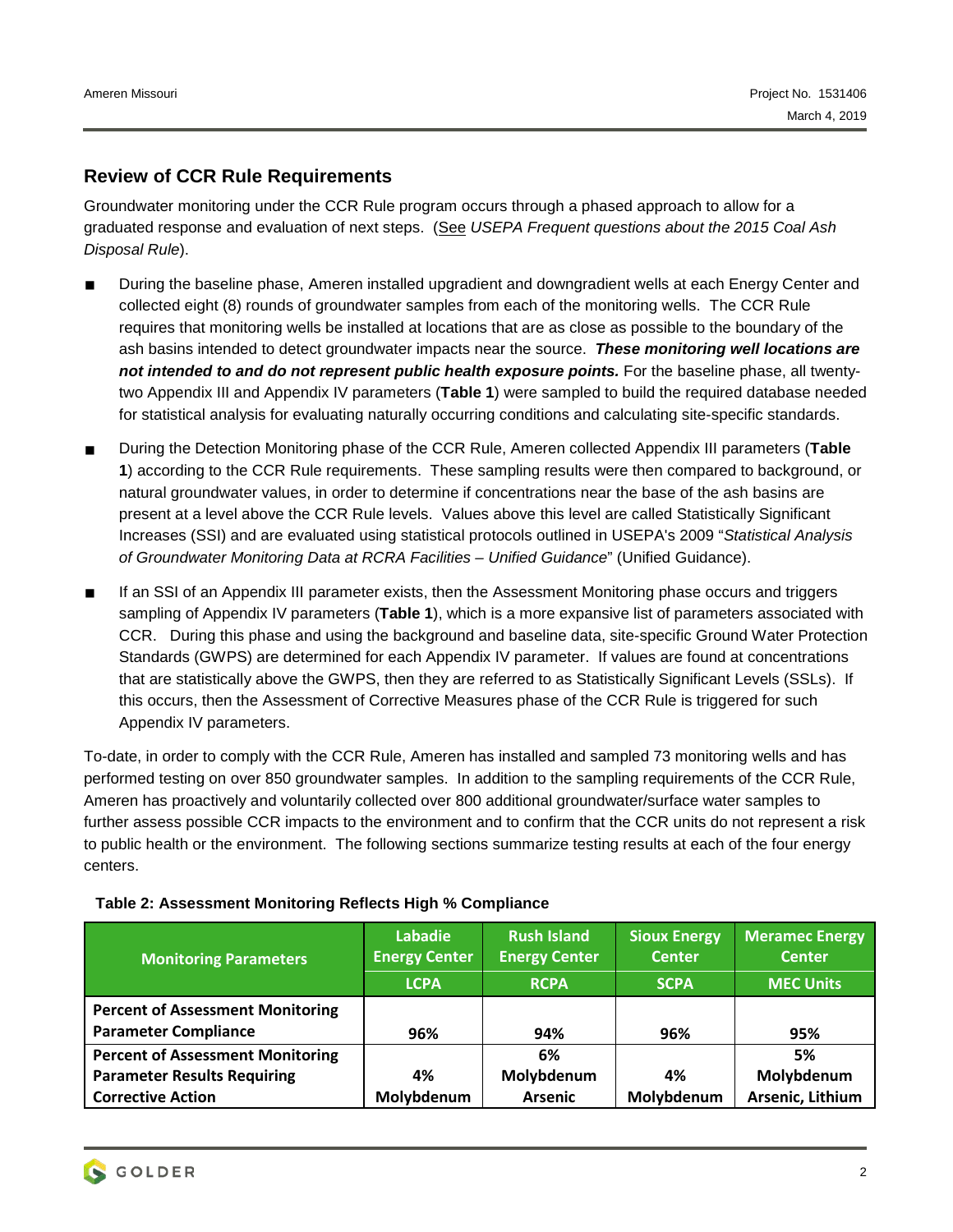#### **Labadie Energy Center – Molybdenum is the Only Parameter of Concern**

At the LEC, CCR is managed in two ash basins and a landfill. Of these three CCR units, only the bottom ash basin (LCPA) has moved into Assessment Monitoring and triggered CMA evaluations, and only due to one of the CCR Rule parameters - molybdenum. As shown on **Table 2**, the LCPA basin has entered the corrective measures phase even though 96% of the Appendix IV parameters tested are within compliance of the CCR Rule. Importantly, these results are collected from monitoring wells placed as close as practical to the basin boundary (typically within 10 to 300 feet) and provide near-source groundwater monitoring results. At short distances away from the CCR basin, concentrations decrease.



Arsenic has been shown to be naturally occurring within the alluvium and measured concentration at the ash basins are either below or similar to upgradient, off-site levels. Accordingly, since arsenic in monitoring wells is below the site-specific GWPS established for Labadie, no additional evaluations are necessary for this parameter.

#### **Arsenic, Cobalt, Chromium, Lithium, Lead, Mercury, Radium and all other Appendix IV parameter concentrations are below levels established by the CCR Rule in wells around the bottom ash basin that has been in operation for 48 years.**

In addition to the requirements of the CCR Rule, Ameren has proactively and voluntarily collected additional groundwater and surface water samples to confirm that there is no risk to human health from the management of CCR at LEC. For these investigations, water samples were collected in the nearby Missouri River and Labadie Creek, as well as in the bedrock aquifer between the LEC and private drinking water wells. Results from these investigations demonstrate that rivers, streams, and bedrock groundwater used for drinking water are unimpacted by CCR at Labadie. These conclusions are discussed in depth in the 2014 "*Groundwater and Surface Water Data Demonstrate No Adverse Human Health Impact from Coal Ash Management at the Labadie Energy Center"*, the 2016 *"Ground and Surface Water Assessment*" and 2018 "*Human Health and Ecological Assessment of the Labadie Energy Center"* reports (https://www.ameren.com/company/environment-and-sustainability/managingcoal-combustion/water-quality). In addition, the 2018 *Haley & Aldrich Report* demonstrates that there is a large margin of safety between the maximum groundwater concentrations in groundwater and the groundwater concentrations needed for there to be an adverse effect on the river. **For example, the maximum measured molybdenum result would need to be more than 14,000 times higher before an adverse impact to human health could occur.**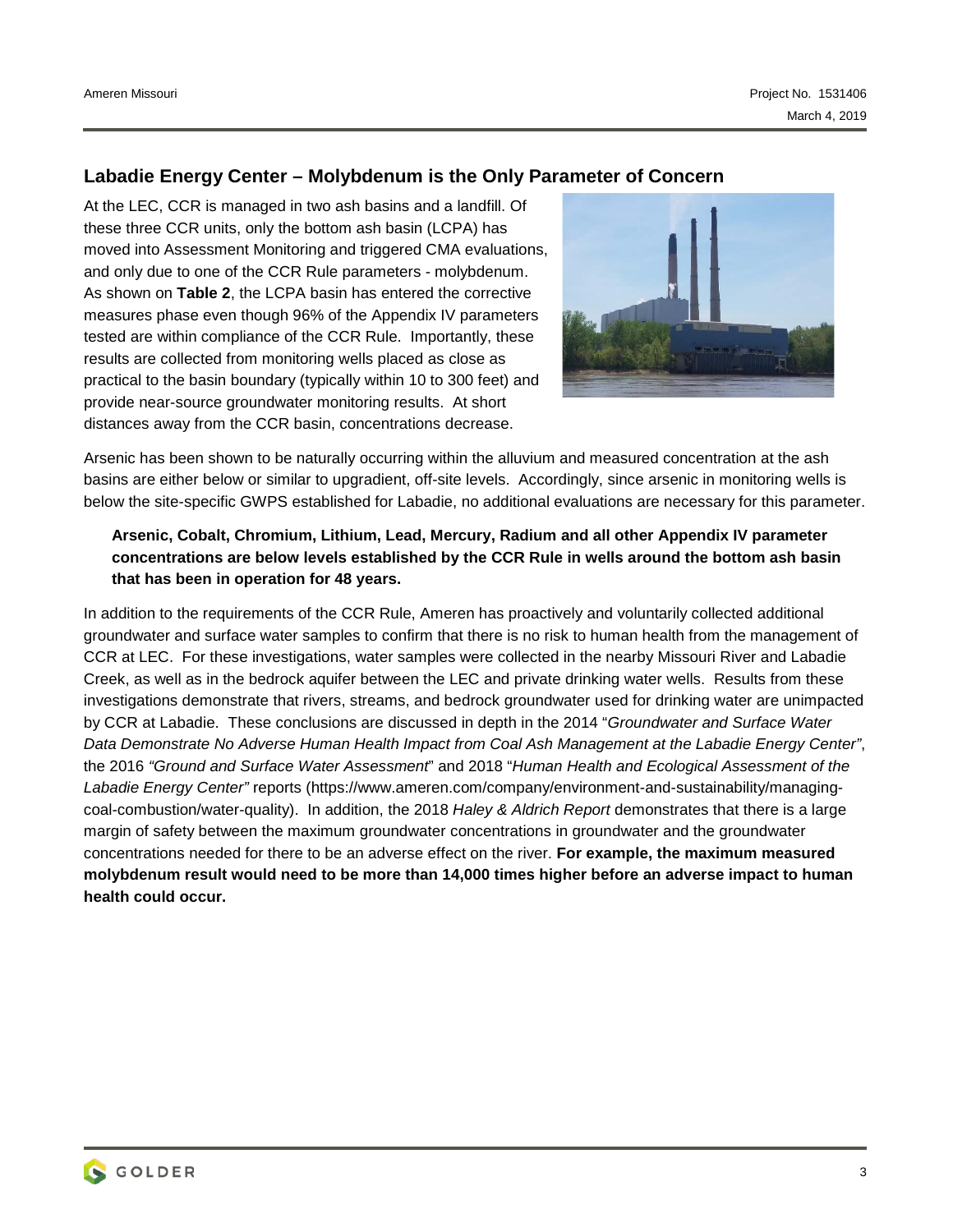### **Sioux Energy Center – Molybdenum is the Only Parameter of Concern**

At the SEC, CCRs are managed in two CCR ash basins, a utility waste landfill, and a lined basin to manage gypsum waste. Of these four CCR units, only the bottom ash basin (SCPA) is required to move into Assessment Monitoring and triggered CMA evaluations, and only due to one CCR Rule parameter – molybdenum. As shown on **Table 2**, the SCPA basin is entering the corrective measures phase even though 96% of Appendix IV parameters tested are in compliance with CCR Rule requirements. These results are from samples collected from monitoring wells placed as close as practical to the boundary of the CCR basin (typically within 10 to 300 feet) and provide near-source groundwater results. At short distances away from the CCR basin, concentrations of all parameters decrease.



**Arsenic, Cobalt, Chromium, Lithium, Lead, Mercury, Radium and all other Appendix IV parameter concentrations are below levels established by the CCR Rule in wells around the bottom ash basin that has been in operation for 51 years.** 

In addition to the requirements of the CCR Rule, Ameren has proactively and voluntarily collected surface water samples in the nearby Mississippi and Missouri Rivers to confirm that there are no impacts to these water bodies and no human health risks posed by CCR management at SEC. Results from these investigations demonstrate that rivers and streams are not adversely impacted by CCR at Sioux.

These conclusions are discussed in depth in the 2018 "*Human Health and Ecological Assessment of the Sioux Energy Cent*er" report (https://www.ameren.com/company/environment-and-sustainability/managing-coalcombustion/water-quality). In addition, the 2018 *Haley & Aldrich Report* demonstrates that there is a large margin of safety between the maximum groundwater concentrations in groundwater and the groundwater concentrations needed for there to be an adverse effect on the Mississippi or Missouri rivers and human health. **For example, the maximum measured molybdenum concentration would need to be more than 1000 times higher before an adverse impact to surface waters could occur.**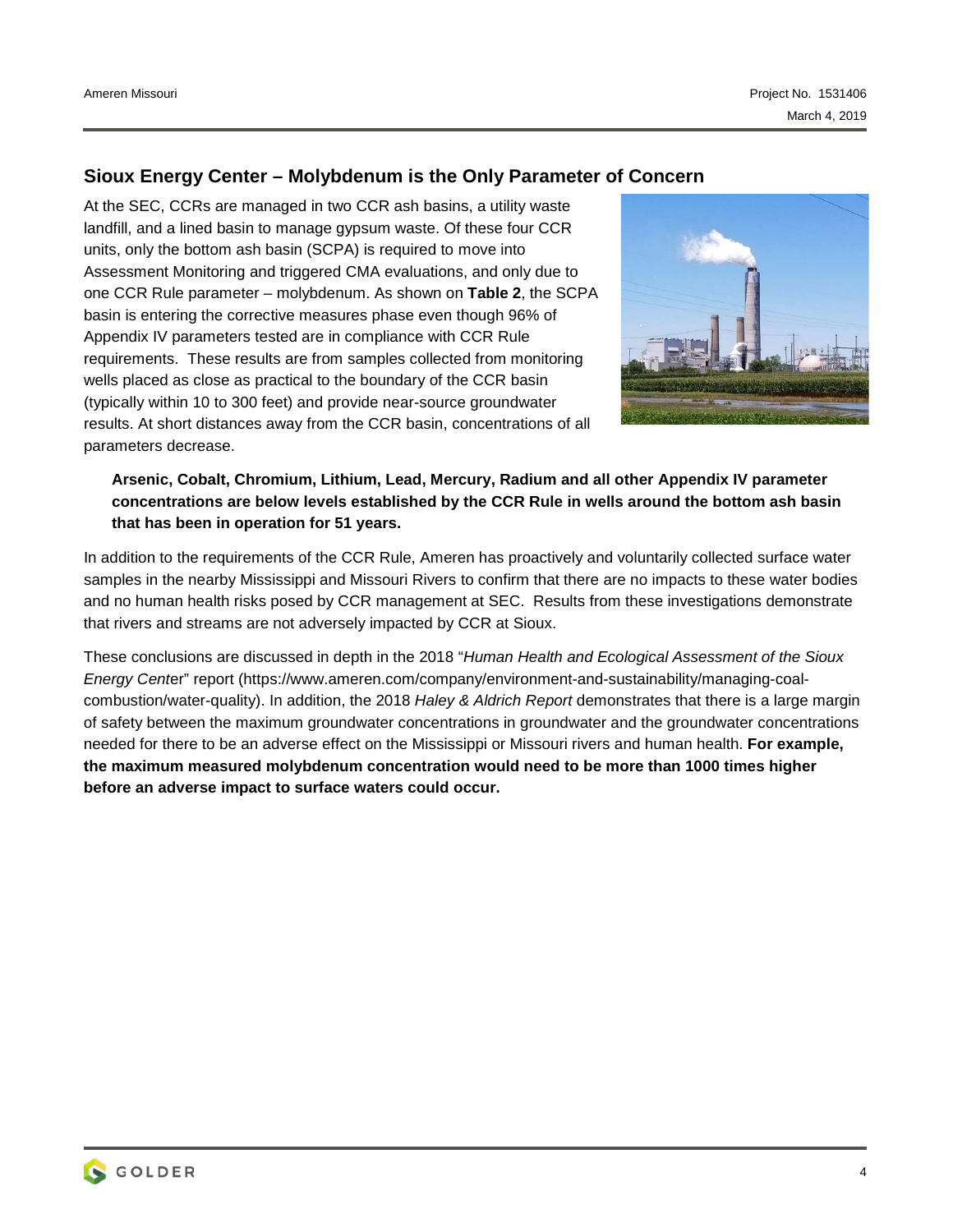#### **Rush Island Energy Center - Molybdenum and Arsenic are the Only Parameters of Concern**

At Rush Island, groundwater monitoring has moved into Assessment Monitoring and triggered the CMA evaluation for two parameters molybdenum and arsenic. As shown on **Table 2,** 94% of Appendix IV parameters tested are in compliance with CCR Rule requirements. These results are from samples collected from monitoring wells placed as close as practical to the boundary of the CCR basin and provide near-source groundwater results. At short distances away from the CCR basin, concentrations decrease.

**Cobalt, Chromium, Lithium, Lead, Mercury, Radium and all other Appendix IV parameter concentrations are below levels established by the CCR Rule in wells around the CCR basin that has been in operation for 40 years.** 



In addition to the requirements of the CCR Rule, Ameren has proactively and voluntarily collected additional groundwater and surface water samples to confirm that there is no risk to human health posed by CCR management at the RIEC. For these investigations, water samples were collected in the nearby Mississippi River and Isle de Bois Creek, as well as in the bedrock aquifer between the Rush Island Energy Center and private drinking water wells further west. Results from these investigations demonstrate that rivers, streams, and the bedrock groundwater used for drinking water do not pose a threat to human health by management of CCR at Rush Island. These conclusions are discussed in depth in the 2014 "*Groundwater and Surface Water Data Demonstrate No Off-Site Impact from Rush Island Energy Center*" and 2018 "*Human Health and Ecological Assessment of the Rush Island Energy Center"* reports (https://www.ameren.com/company/environment-andsustainability/managing-coal-combustion/water-quality). In addition, the 2018 *report* demonstrates that there is a large margin of safety between the maximum groundwater concentrations and the groundwater concentrations needed for there to be an adverse effect to the Mississippi River. **For example, the maximum measured arsenic result would need to be more than 50 times higher before an adverse impact to human health could occur.**